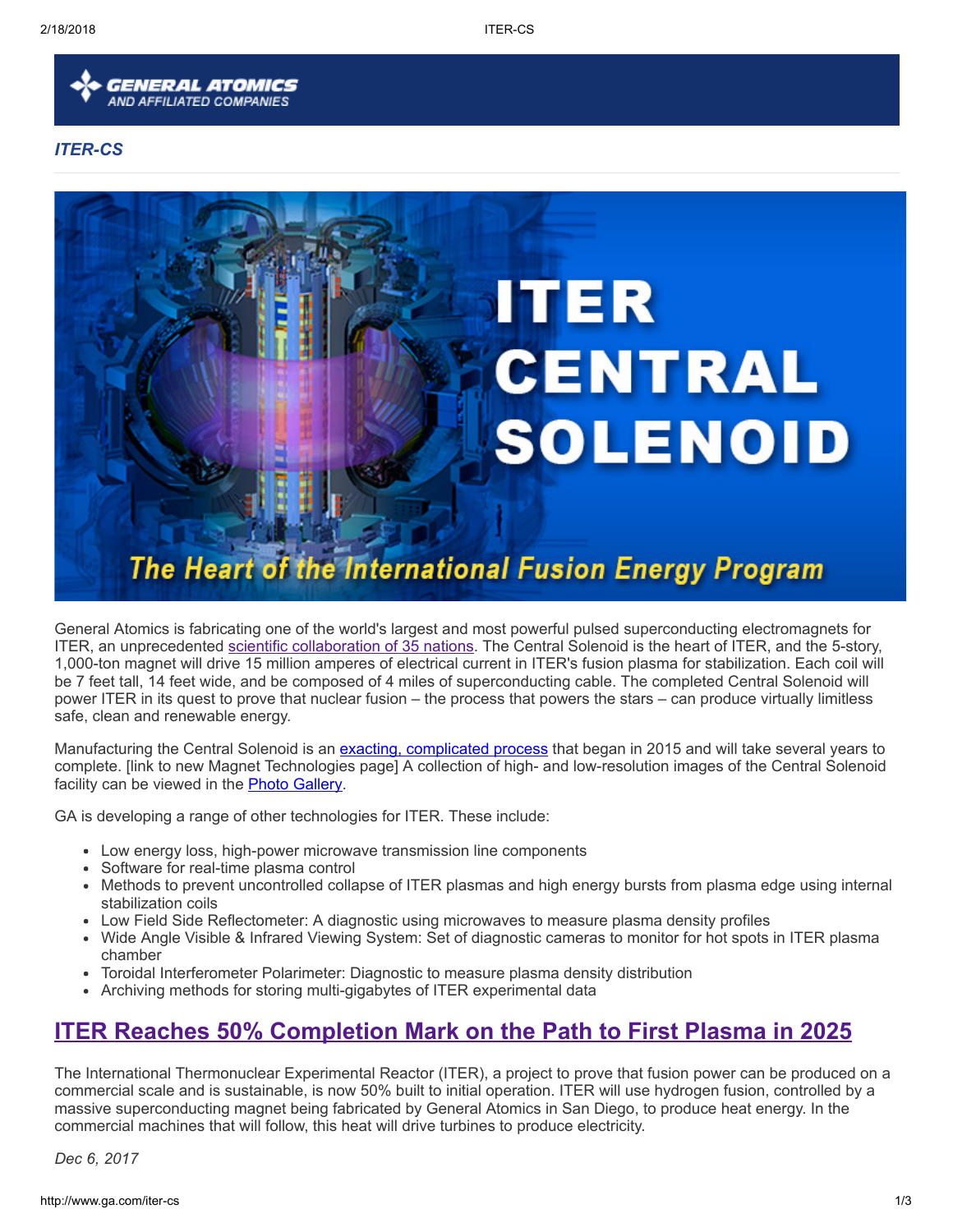### [Building](http://www.ga.com/building-the-heart-of-iter) the Heart of ITER



General Atomics is building the ITER Central Solenoid – the five-story, 1,000-ton magnet that will be at the center of the international fusion energy experiment being constructed in southern France. A recent video released by U.S. ITER shows how GA is supporting ITER, an unprecedented international collaboration of scientist and engineers working to design, construct and assemble a burning plasma experiment that can demonstrate the scientific and technological feasibility of fusion power.

Sep 12, 2017

### **The Future of Fusion [Energy](https://www.insidescience.org/video/future-fusion-energy)**

The United States, along with 34 other nations, is making a massive investment in time and money to help to build a huge experimental nuclear fusion reactor in the south of France that bills itself as one of the most ambitious energy projects in the world today – and General Atomics is a key member of the team making it happen.

Jul 17, 2017

### General Atomics [Completes](http://www.ga.com/general-atomics-completes-heat-treatment-of-iters-first-central-solenoid-module) Heat Treatment of ITER's First Central Solenoid **Module**

Today General Atomics (GA) reached another key milestone in the fabrication of the ITER Central Solenoid as engineers and technicians at GA's facility officially completed heat treatment of the first module.

Apr 26, 2017

### General Atomics' [Qualification](http://www.ga.com/general-atomics-qualification-coil-for-iters-central-solenoid-is-now-fully-insulated) Coil for ITER's Central Solenoid is Now Fully Insulated

Because ITER's Central Solenoid is subject to fault voltages up to 14,000 volts and must be tested at 30,000 volts, successful ground insulation of the coils is a vital step in the fabrication process of the modules.

Dec 2, 2016

### Central Solenoid [Fabrication:](http://www.ga.com/central-solenoid-fabrication-a-photo-reportage-from-iter-newsline) a Photo Reportage from ITER Newsline

Inside of a purpose-built facility at General Atomics in California (US), ten customized workstations for central solenoid production…